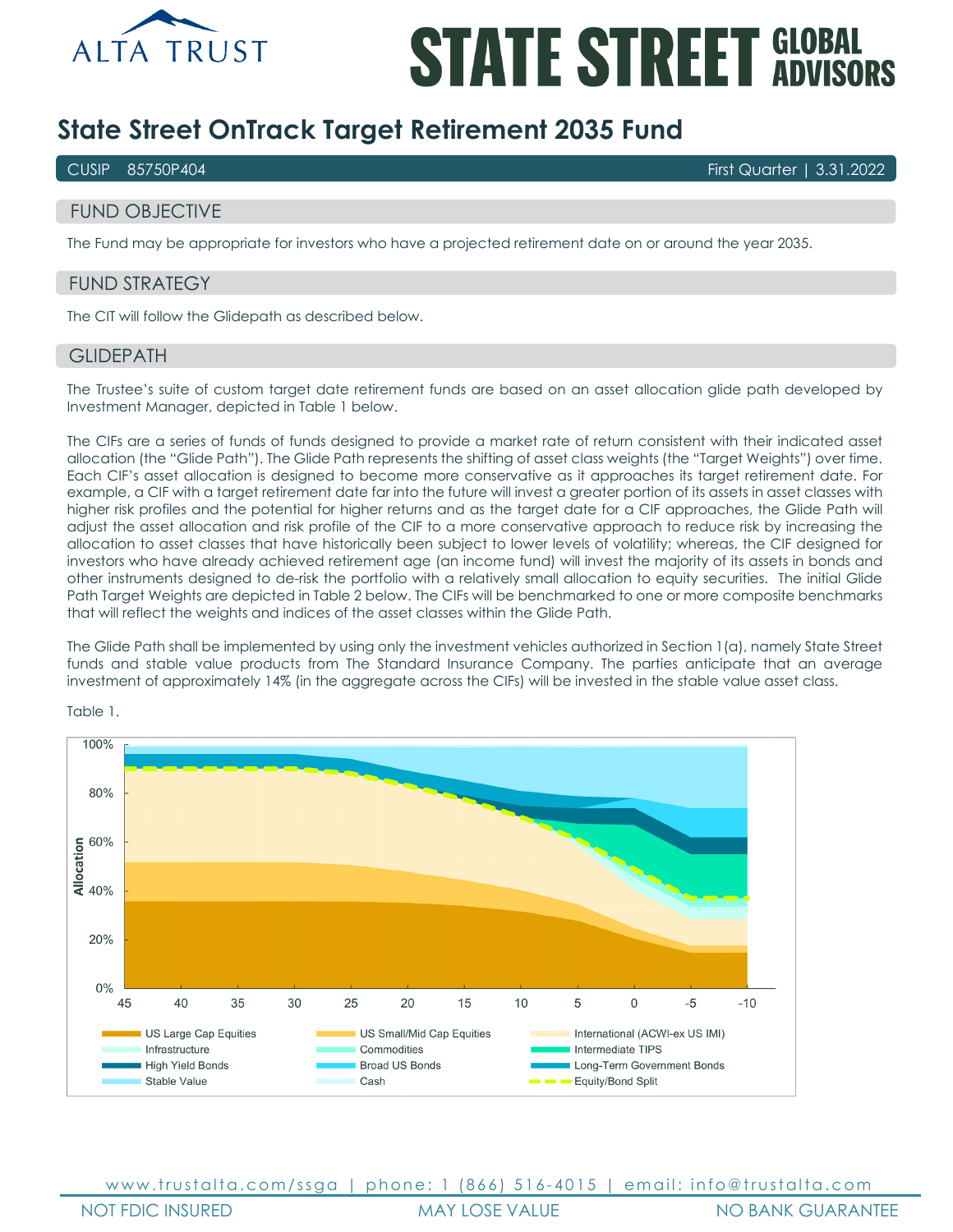# State Street OnTrack Target Retirement 2035 Fund First Quarter | 3.31.2022

# FUND PERFORMANCE NUMBERS

| <b>Fund</b>                                          | <b>Year To</b><br>Date | Month | Month      | Year | Year | Year | Year | <b>Since</b><br>Inception |
|------------------------------------------------------|------------------------|-------|------------|------|------|------|------|---------------------------|
| State Street OnTrack Target<br>Retirement 2035 Fund* | $(4.57\%)$             | 0.63% | $(4.57\%)$ | n/a  | n/a  | n/a  | n/a  | (4.00%)                   |
| <b>S&amp;P 500 TR USD</b>                            | $(4.60\%)$             | 3.71% | (4.60%)    | n/a  | n/a  | n/a  | n/a  | .64%                      |

\*Performance is shown net-of-fees

# STRATEGY PERFORMANCE

| Fund                      | Month   | Month      | Year     | Year     | Total'   |
|---------------------------|---------|------------|----------|----------|----------|
| TDF 2035 Strategy         | $.09\%$ | $(4.85\%)$ | 4.62%    | .48%     | 9.36%    |
| <b>S&amp;P 500 TR USD</b> | 3.71%   | $(4.60\%)$ | $5.65\%$ | $8.92\%$ | $6.49\%$ |

1Performance since April 1, 2018

The back-tested performance results reflect hypothetical, back-tested results, that were achieved by means of the retroactive application of a back-tested portfolio and, as such, the corresponding results have inherent limitations, including: (1) results do not reflect actual trading using investor assets; (2) certain portfolio aspects may have been designed with the benefit of hindsight; (3) back-tested performance may not reflect the impact of any material market or economic factors; and, (4) Investors may have experienced investment results during the corresponding time periods that were materially different from those portrayed in the hypothetical portfolio. The performance shown is net of a 29 bps blended fee. The hypothetical back-tested period ranges from April 1, 2018 through April 30, 2021and the results have been independently verified.

# PERFORMANCE CHART

# PORTFOLIO SECTORS



NOT FDIC INSURED MAY LOSE VALUE NO BANK GUARANTEE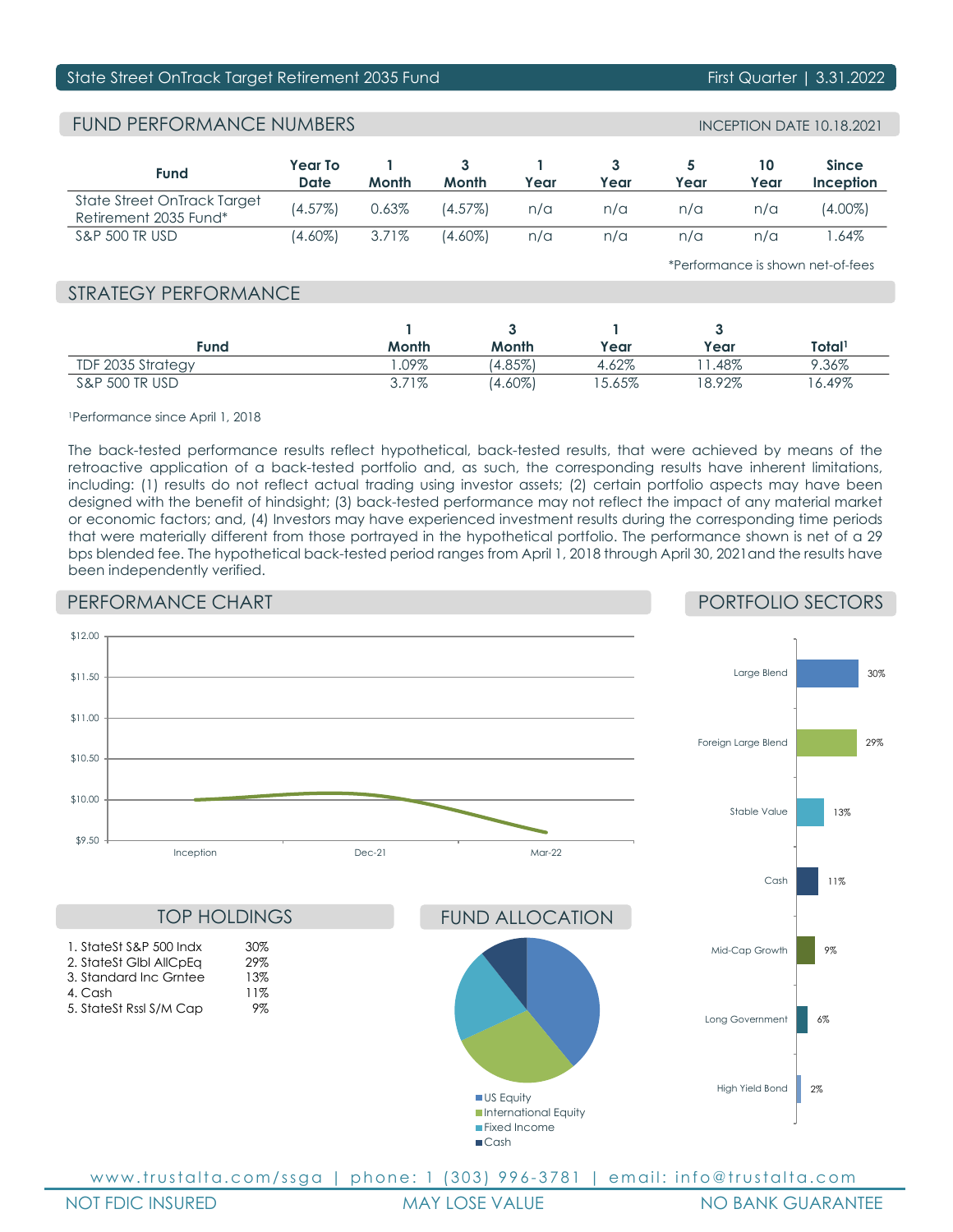# DISCI OSURES

Alta Trust is a South Dakota chartered trust company that acts as the trustee of this CIT. Collective investment trusts are bank maintained and not registered with the Securities and Exchange Commission. The Declaration of Trust for the CIT describes the procedures for admission to and withdrawal from the CIT. The Declaration of Trust and the Fund's Employee Benefit Summary should be read in conjunction with this fact sheet and is hereby incorporated by reference. A copy of these documents may be obtained by contacting Alta Trust at info@trustalta.com.

Before investing in any collective investment trust, please consider the trust's investment objective, strategies, risks, and expenses. Be sure to consult with your financial, legal and professional tax advisors prior to investment in any collective investment trust. Performance is expressed in USD. Past performance does not guarantee future results. The performance data quoted represents past performance and current returns may be lower or higher. All investments involve risk, including potential loss of principal. There is no guarantee that the CIT will achieve its objective.

Fund Restriction/Limitations: This CIT may only accept assets of defined contribution plans that are part of a pension, profit sharing, stock bonus or other employee benefit plan of an employer for the exclusive benefit of employees or their beneficiaries and is (i) exempt from federal income taxes under Section 501 (a) of the code, by reason of qualifying under Section 401(a) or 414(d) of the code or (ii) is part of an eligible deferred compensation plan maintained by a state or local governmental unit under Section 457(b) of the Code ("Section 457 Plan"), which is either exempt from or not subject to income taxation.

## Back-Test Performance Methodology

To generate the back-tested returns, State Street Global Advisors used the proposed glidepath asset allocation weights and roll-down schedule to blend the below index returns beginning on 04/30/2018. The start date was chosen to align with the start of the available return series. The back-tested returns shown herein do not represent actual performance or the performance of any State Street Global Advisors Fund.

Index Return Series Utilized:

Equity Exposures S&P 500® Index, Russell Small Cap Completeness® Index, MSCI® AC World® ex-US IMI Index

Alternative Exposures S&P® Global Infrastructure Index, Bloomberg Roll Select Commodity IndexSM

Fixed Income Exposures

Bloomberg Barclays U.S. High Yield Very Liquid Index, Bloomberg Barclays U.S. Aggregate Bond Index, Bloomberg Barclays U.S. Long Government Bond Index, Standard Stable Asset Fund

References to specific company stocks should not be construed as recommendations or investment advice. The statements and opinions are subject to change at any time, based on market and other conditions Zeros represent time periods when the target date fund has no allocation to the underlying Fund.

Source: SSGA Investment Solutions Group, FactSet, Standard Insurance Company. Back-tested performance is not indicative of past or future performance of any SSGA offering. All data shown above does not represent the results of actual trading, and in fact, actual results could differ substantially. Returns do not represent those of a specific index, composite, or strategy, but were achieved by mathematically combining the funds at various weights throughout the proposed glidepaths. Index returns cited above do not reflect management fees, transaction costs, and other fees and expenses a client would have to pay, which reduce returns. For example, if an annualized gross return of 10% was achieved over a 5-year period and a management fee of 1% per year was charged and deducted annually, then the resulting return would be reduced from 61% to 54%. Performance is calculated in USD. The blended expense ratio as of 12/31/2021 is 29 bps.

Diversification does not ensure a profit or guarantee against loss. Assumptions and forecasts used by State Street Global Advisors in developing the target date funds asset allocation glidepath may not be in line with future capital market returns and participant savings activities, which could result in losses near, at or after the target date year or could result in the target date fund not providing adequate income at and through retirement. Ages and expected dates of retirement are approximate and may not accurately reflect the age or retirement date of each participant at each stage of the product. Participants are responsible for selecting their own target retirement date.

www.trustalta.com/ ssga | phone: 1 ( 303 ) 996 - 3781 | email: info@trustalta.com